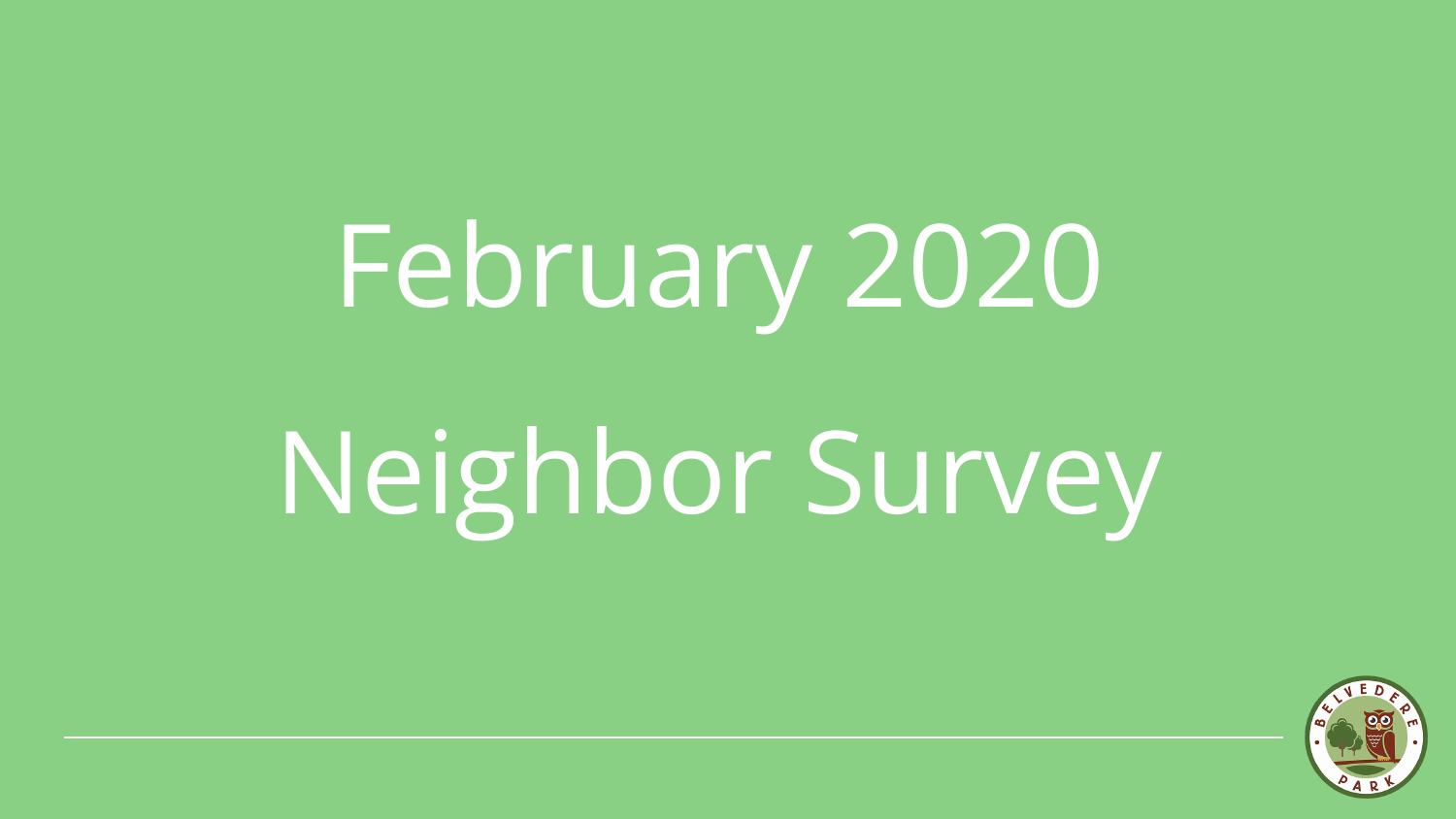#### Rank these CRIME & SAFETY projects in order of importance to you:

Answered: 35 Skipped: 0



Getting better/more street lighting

Creating a street-based Neighbor Watch (neighbors watch out for each other on their

- A neighborhood-wide effort to keep porch lights on at night
- Getting traffic calming devices to slow down speeders

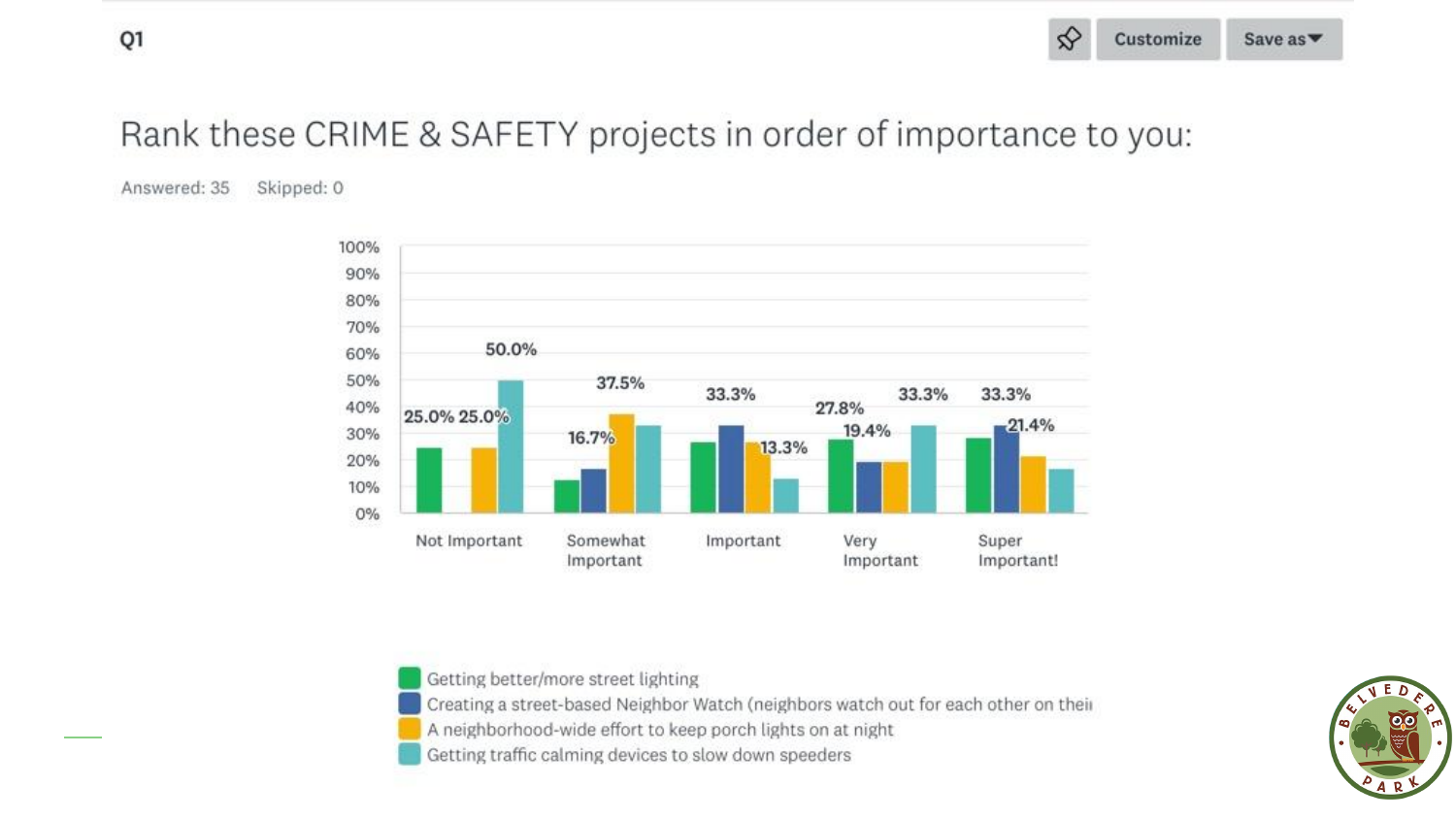|                          | $\mathbf{v}$              | <b>GETTING</b><br>BETTER/MORE_<br><b>STREET</b><br><b>LIGHTING</b> | <b>CREATING A STREET-</b><br><b>BASED NEIGHBOR</b><br><b>WATCH (NEIGHBORS</b><br>$\overline{\phantom{0}}$<br><b>WATCH OUT FOR</b><br><b>EACH OTHER ON</b><br><b>THEIR STREET)</b> | $\mathsf{A}$<br>NEIGHBORHOOD-<br>WIDE EFFORT TO _<br><b>KEEP PORCH</b><br><b>LIGHTS ON AT</b><br><b>NIGHT</b> | <b>GETTING</b><br><b>TRAFFIC</b><br><b>CALMING</b><br><b>DEVICES TO</b><br><b>SLOW DOWN</b><br><b>SPEEDERS</b> | TOTAL <b>v</b> | WEIGHTED_<br><b>AVERAGE</b> |
|--------------------------|---------------------------|--------------------------------------------------------------------|-----------------------------------------------------------------------------------------------------------------------------------------------------------------------------------|---------------------------------------------------------------------------------------------------------------|----------------------------------------------------------------------------------------------------------------|----------------|-----------------------------|
| $\overline{\phantom{a}}$ | Not Important<br>(1)      | 25.0%<br>$\overline{2}$                                            | 0.0%<br>$\circ$                                                                                                                                                                   | 25.0%<br>$\overline{2}$                                                                                       | 50.0%<br>4                                                                                                     | $\overline{8}$ | 1.00                        |
| ۰                        | Somewhat<br>Important (2) | 12.5%<br>3                                                         | 16.7%<br>4                                                                                                                                                                        | 37.5%<br>9                                                                                                    | 33.3%<br>8                                                                                                     | 24             | 2.00                        |
| ۰                        | Important (3)             | 26.7%<br>8                                                         | 33.3%<br>10                                                                                                                                                                       | 26.7%<br>8                                                                                                    | 13.3%<br>4                                                                                                     | 30             | 3.00                        |
| ۰                        | Very Important<br>(4)     | 27.8%<br>10                                                        | 19.4%<br>$\sim$                                                                                                                                                                   | 19.4%                                                                                                         | 33.3%<br>12                                                                                                    | 36             | 4.00                        |
| $\mathbf{v}$             | Super<br>Important! (5)   | 28.6%<br>12                                                        | 33.3%<br>14                                                                                                                                                                       | 21.4%<br>9                                                                                                    | 16.7%                                                                                                          | 42             | 5.00                        |

| <b>BASIC STATISTICS</b>                                                                                          |                     |                     |                    |                                     | $\odot$                        |
|------------------------------------------------------------------------------------------------------------------|---------------------|---------------------|--------------------|-------------------------------------|--------------------------------|
| $\check{\phantom{a}}$                                                                                            | <b>MINIMUM</b><br>۰ | <b>MAXIMUM</b><br>۰ | <b>MEDIAN</b><br>۰ | <b>MEAN</b><br>$\blacktriangledown$ | STANDARD _<br><b>DEVIATION</b> |
| Getting<br>better/more<br>street lighting                                                                        | 1.00                | 5.00                | 4.00               | 3.77                                | 1.17                           |
| Creating a<br>street-based<br>Neighbor<br>Watch<br>(neighbors<br>watch out for<br>each other on<br>their street) | 2.00                | 5.00                | 4.00               | 3.89                                | 1.06                           |
| A<br>neighborhood-<br>wide effort to<br>keep porch<br>lights on at<br>night                                      | 1.00                | 5.00                | 3.00               | 3.34                                | 1.26                           |
| Getting traffic<br>calming<br>devices to slow<br>down speeders                                                   | 1.00                | 5.00                | 4.00               | 3.29                                | 1.32                           |

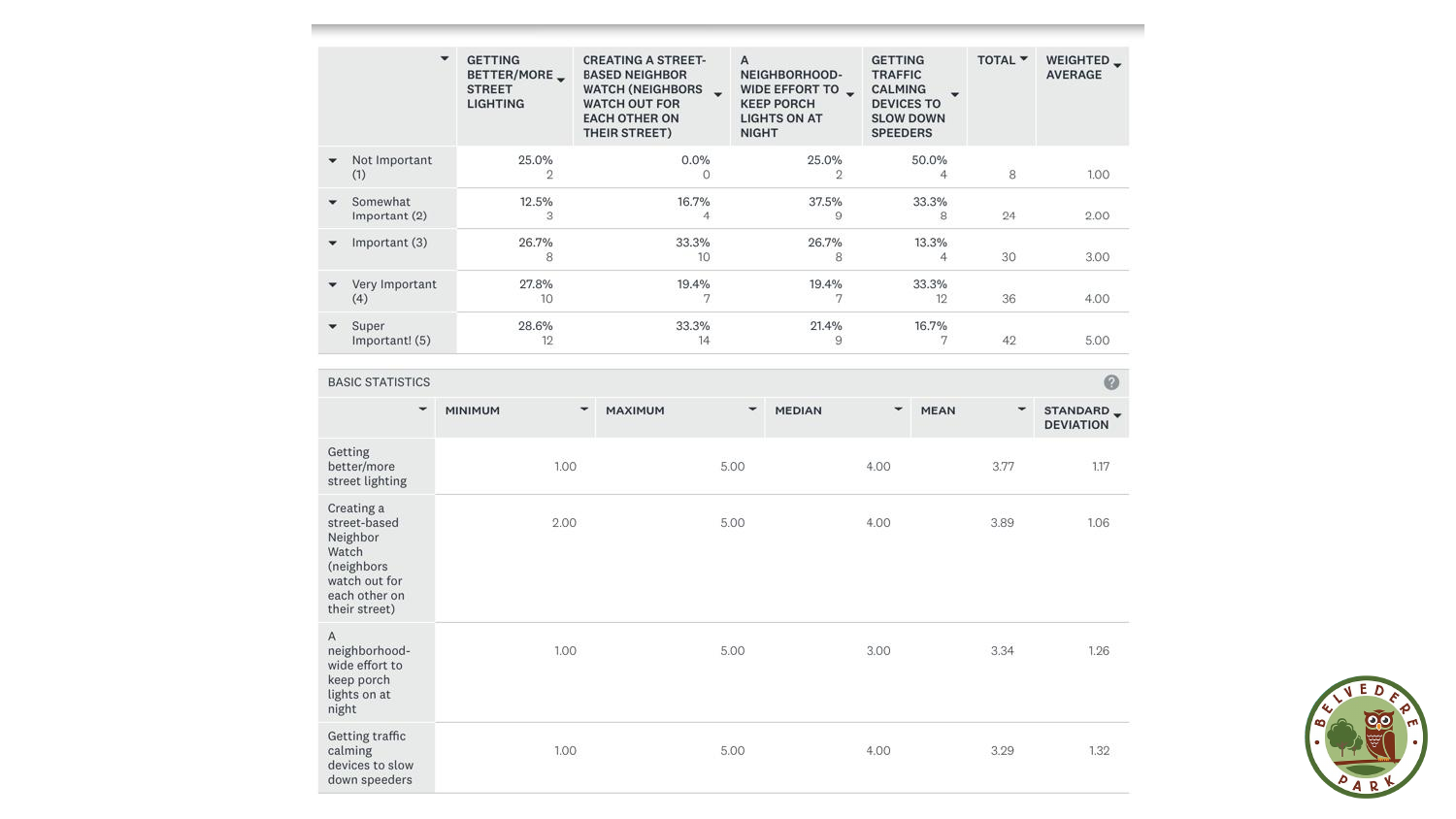Q<sub>2</sub>

⇘ Customize Save as ▼

Think about the project you rated as top priority. Would you be willing to work on this project in some capacity?



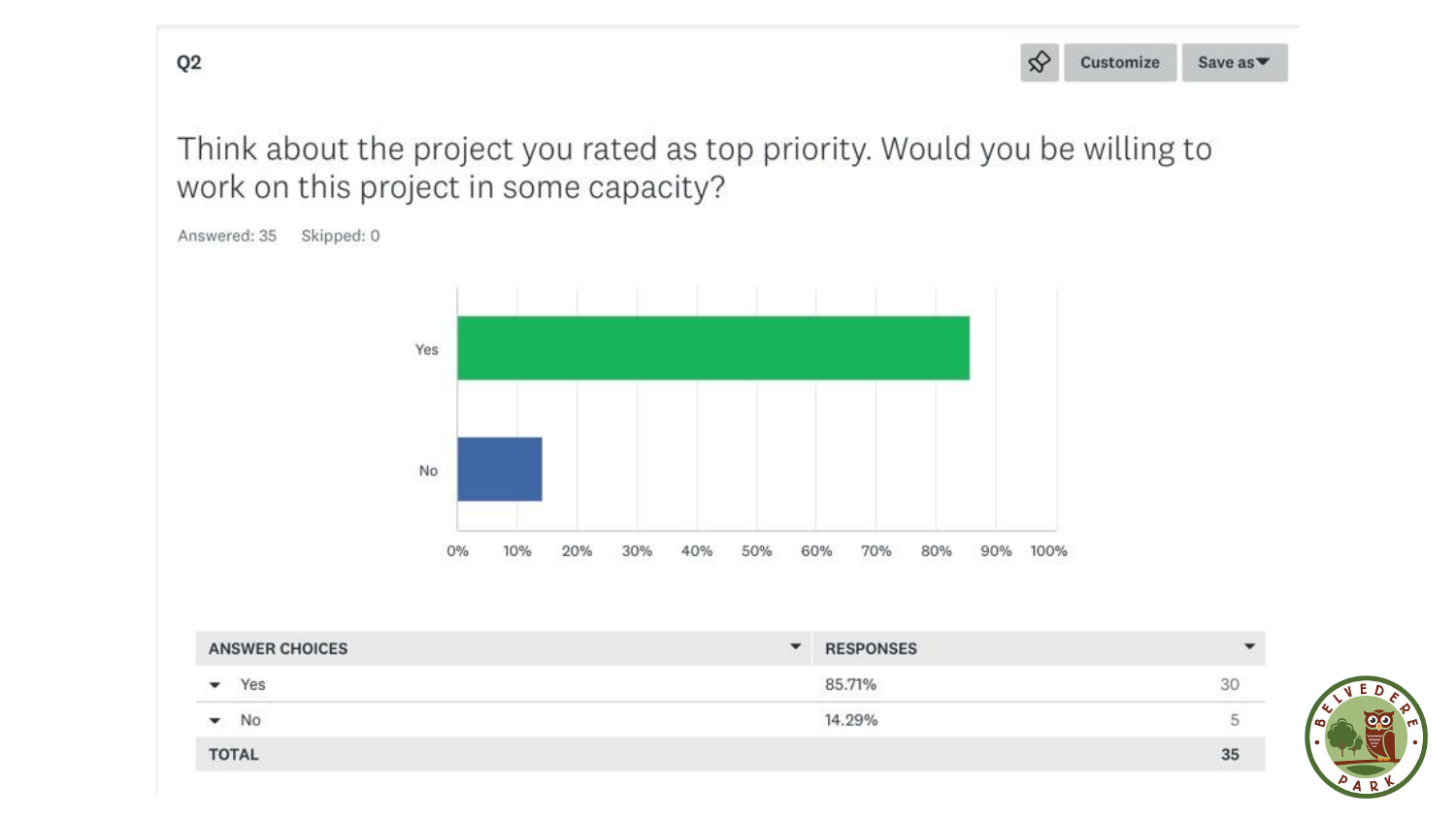

#### Rank these SOCIAL EVENTS in order of their appeal to you:

Answered: 35 Skipped: 0



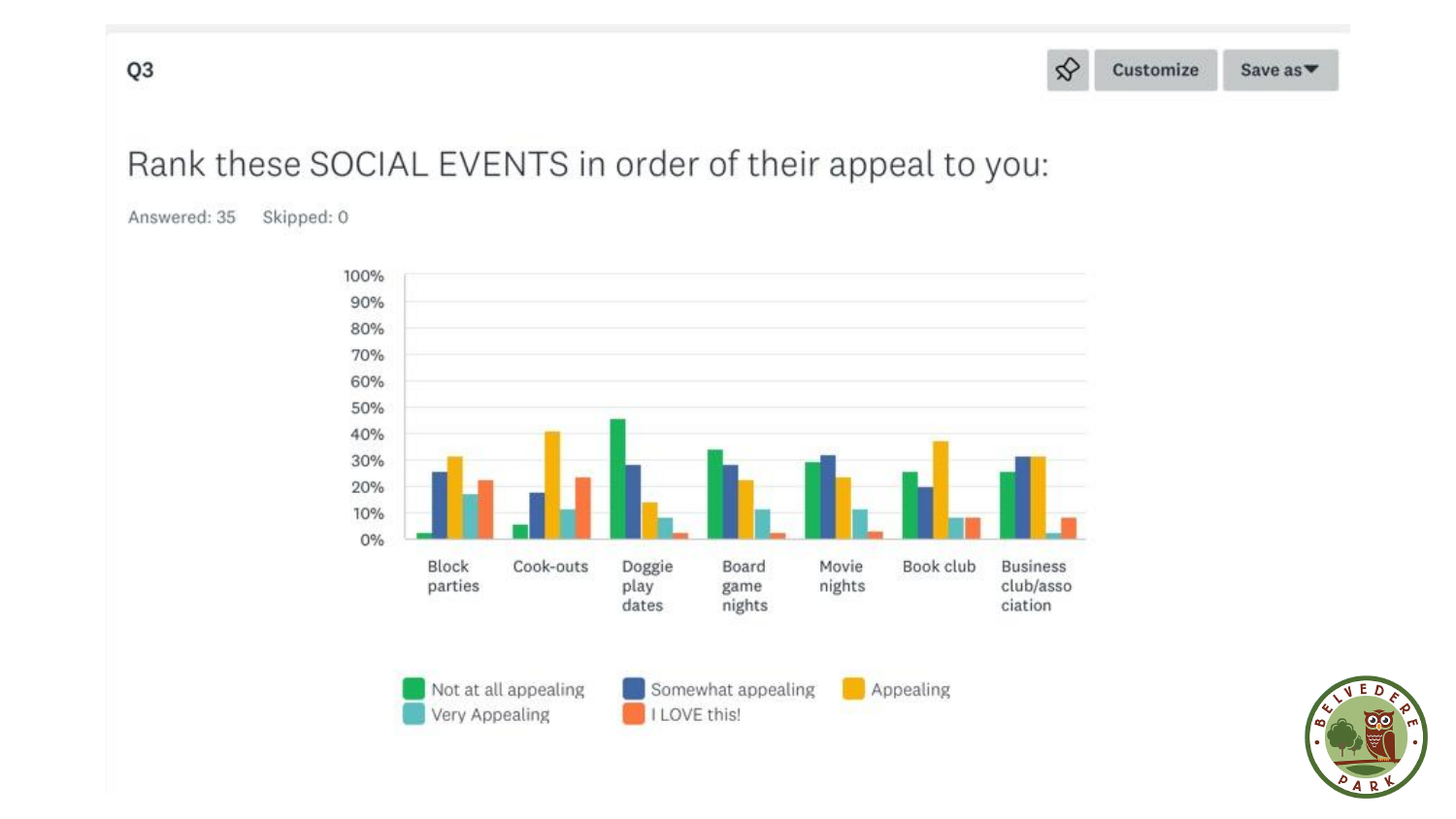|                          |                                     | <b>NOT AT ALL</b><br>٠<br><b>APPEALING</b> | <b>SOMEWHAT</b><br><b>APPEALING</b> | APPEALING Y  | <b>VERY</b><br><b>APPEALING</b> | <b>I LOVE</b><br>$\overline{\phantom{a}}$<br>THIS! | TOTAL <b>*</b> | WEIGHTED _<br><b>AVERAGE</b> |
|--------------------------|-------------------------------------|--------------------------------------------|-------------------------------------|--------------|---------------------------------|----------------------------------------------------|----------------|------------------------------|
| ۰                        | <b>Block parties</b>                | 2.86%                                      | 25.71%<br>9                         | 31.43%<br>11 | 17.14%<br>6                     | 22.86%<br>8                                        | 35             | 3.31                         |
|                          | Cook-outs                           | 5.88%<br>2                                 | 17.65%<br>6                         | 41.18%<br>14 | 11.76%                          | 23.53%<br>8                                        | 34             | 3.29                         |
| ۰                        | Doggie play<br>dates                | 45.71%<br>16                               | 28.57%<br>10                        | 14.29%<br>5  | 8.57%<br>3                      | 2.86%                                              | 35             | 1.94                         |
| ۰                        | Board game<br>nights                | 34.29%<br>12                               | 28.57%<br>10                        | 22.86%<br>8  | 11.43%                          | 2.86%                                              | 35             | 2.20                         |
| $\overline{\phantom{a}}$ | Movie nights                        | 29.41%<br>10                               | 32.35%<br>11                        | 23.53%<br>8  | 11.76%                          | 2.94%                                              | 34             | 2.26                         |
| $\mathbf{v}$             | Book club                           | 25.71%<br>9                                | 20.00%<br>$\mathbf{r}$              | 37.14%<br>13 | 8.57%<br>3                      | 8.57%<br>3                                         | 35             | 2.54                         |
| $\mathbf{v}$             | <b>Business</b><br>club/association | 25.71%<br>9                                | 31.43%<br>11                        | 31.43%<br>11 | 2.86%                           | 8.57%<br>3                                         | 35             | 2.37                         |

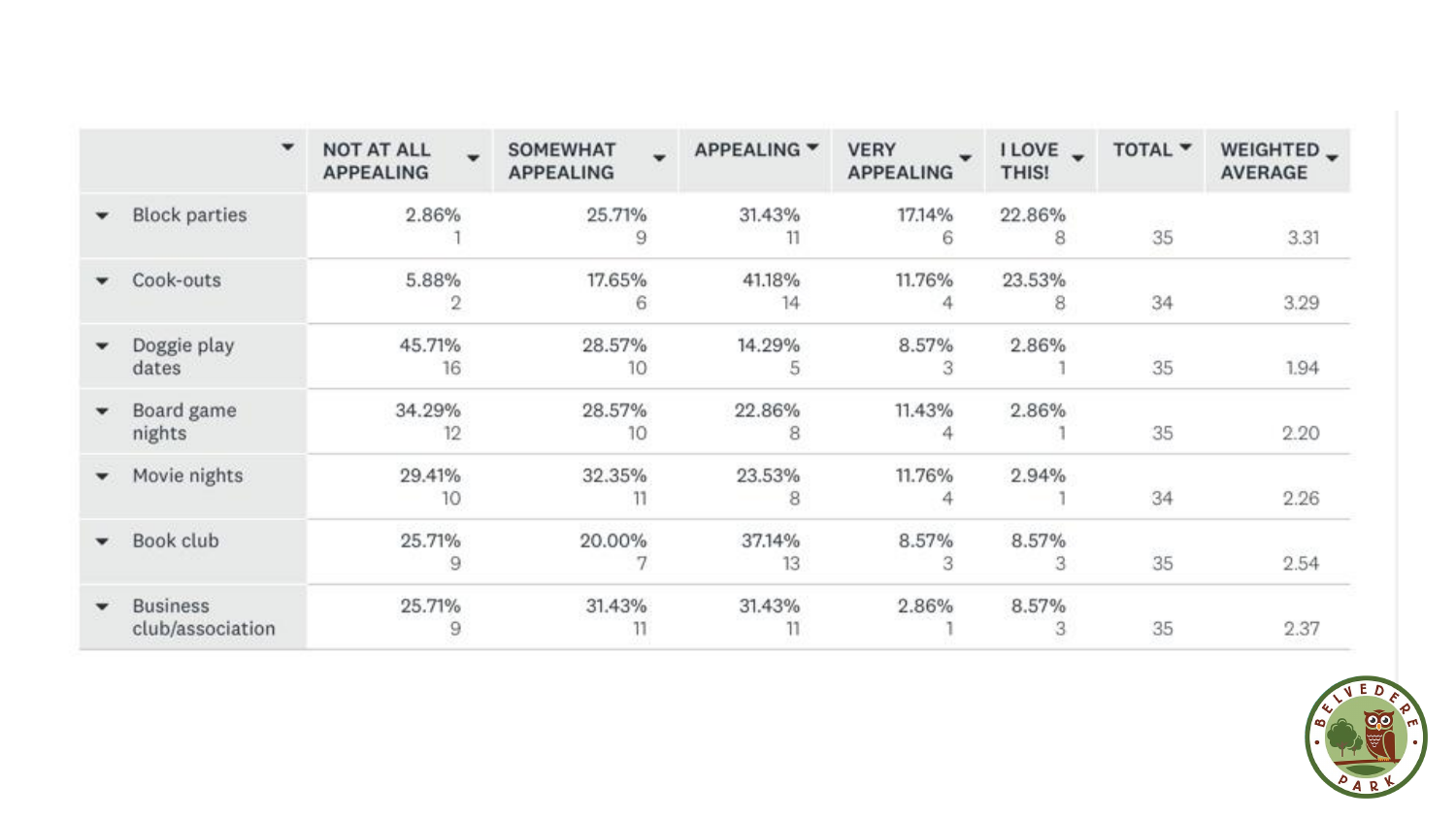

Think about the social event that appeals most to you. Would you be willing to help coordinate and/or participate in this event?



| <b>ANSWER CHOICES</b>                                 |        | <b>RESPONSES</b> |
|-------------------------------------------------------|--------|------------------|
| Would help coordinate<br>$\mathbf{v}$                 | 11.43% | $\Delta$         |
| Would participate<br>$\blacktriangledown$             | 57.14% | 20               |
| Would help coordinate and participate<br>$\mathbf{v}$ | 31.43% | $\overline{11}$  |
| <b>TOTAL</b>                                          |        | 35               |



 $Q<sub>4</sub>$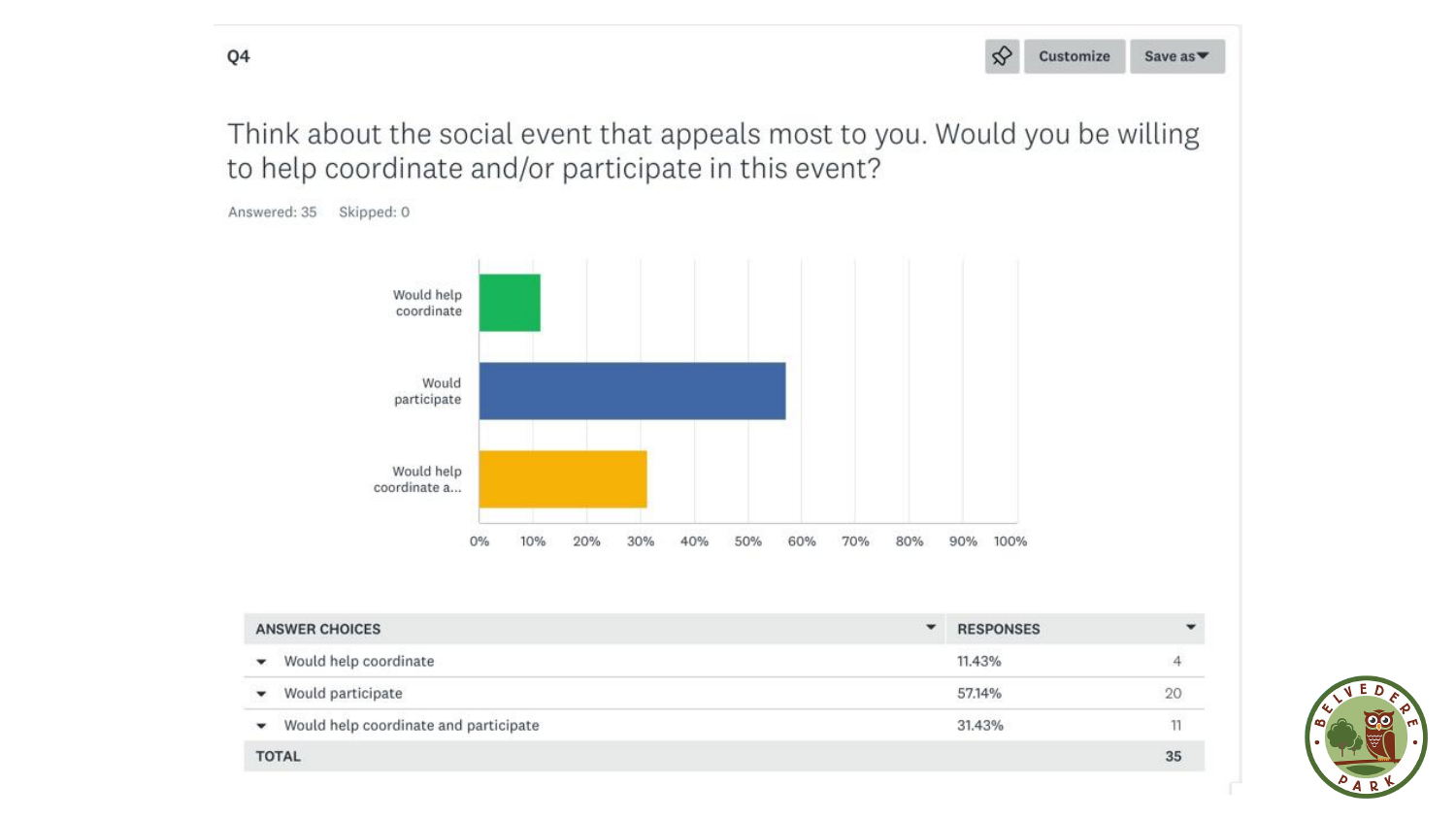

#### Rank these BEAUTIFICATION projects in order of priority:

**High Priority** 

Answered: 35 Skipped: 0





Medium Priority TOP PRIORITY Let's Start this NOW!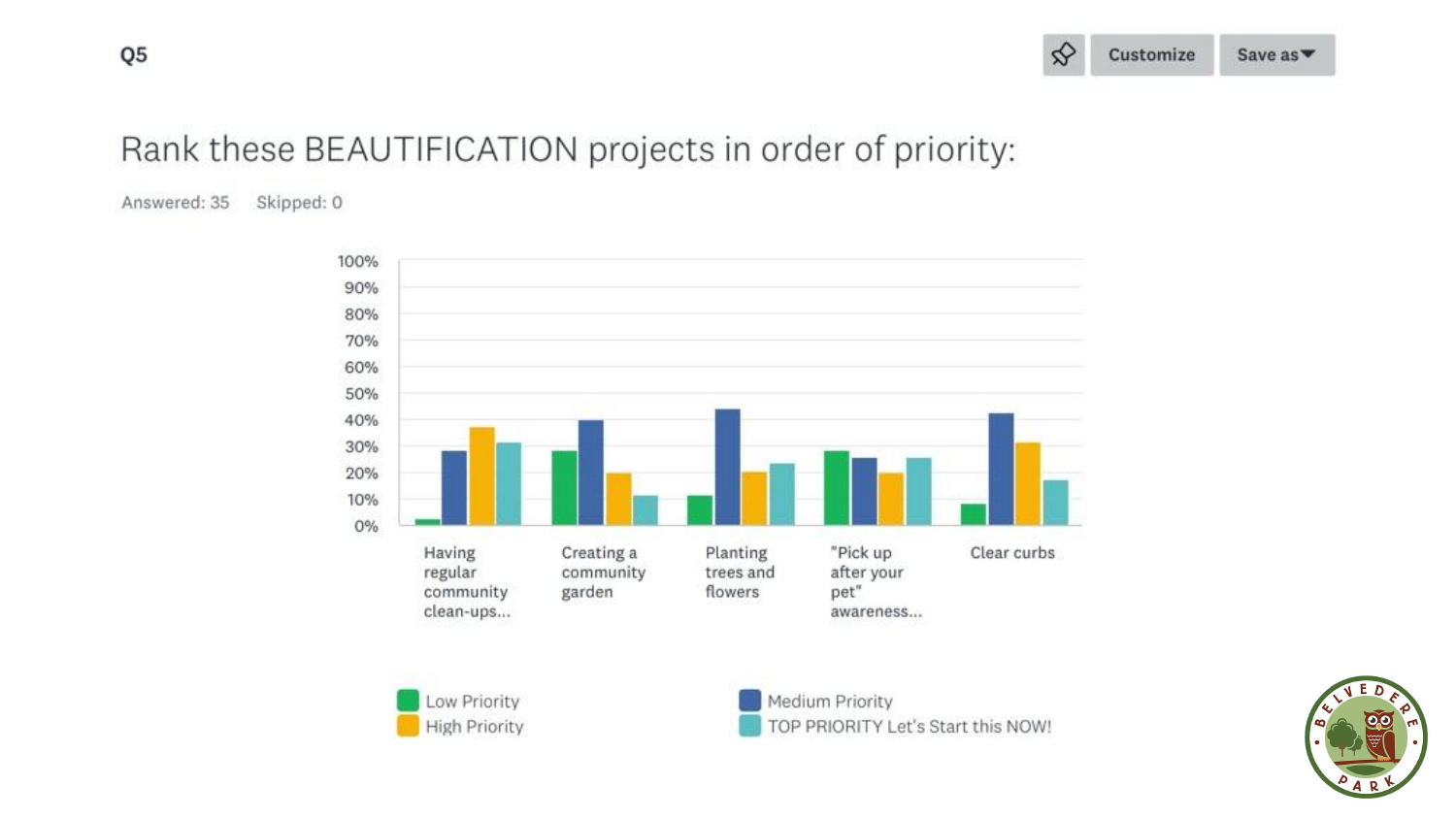|              | $\blacktriangledown$                                            | LOW<br>٠<br><b>PRIORITY</b> | <b>MEDIUM</b><br>٠<br><b>PRIORITY</b> | <b>HIGH</b><br>٠<br><b>PRIORITY</b> | <b>TOP PRIORITY LET'S START</b><br><b>THIS NOW!</b> | TOTAL *           | WEIGHTED _<br><b>AVERAGE</b> |
|--------------|-----------------------------------------------------------------|-----------------------------|---------------------------------------|-------------------------------------|-----------------------------------------------------|-------------------|------------------------------|
| ۰            | Having regular<br>community<br>clean-ups<br>(every 3<br>months) | 2.86%                       | 28.57%<br>10                          | 37.14%<br>13                        | 31.43%<br>11                                        | 35                | 3.97                         |
| $\mathbf{v}$ | Creating a<br>community<br>garden                               | 28.57%<br>10                | 40.00%<br>14                          | 20.00%<br>7                         | 11.43%<br>4                                         | 35                | 3.14                         |
| ۰            | <b>Planting trees</b><br>and flowers                            | 11.76%<br>4                 | 44.12%<br>15                          | 20.59%<br>7                         | 23.53%<br>8                                         | <b>COLL</b><br>34 | 3.56                         |
| ▼            | "Pick up after<br>your pet"<br>awareness<br>campaign/signs      | 28.57%<br>10                | 25.71%<br>9                           | 20.00%<br>7                         | 25.71%<br>9                                         | 35                | 3.43                         |
|              | Clear curbs                                                     | 8.57%<br>3                  | 42.86%<br>15                          | 31.43%<br>11                        | 17.14%<br>6                                         | 35                | 3.57                         |

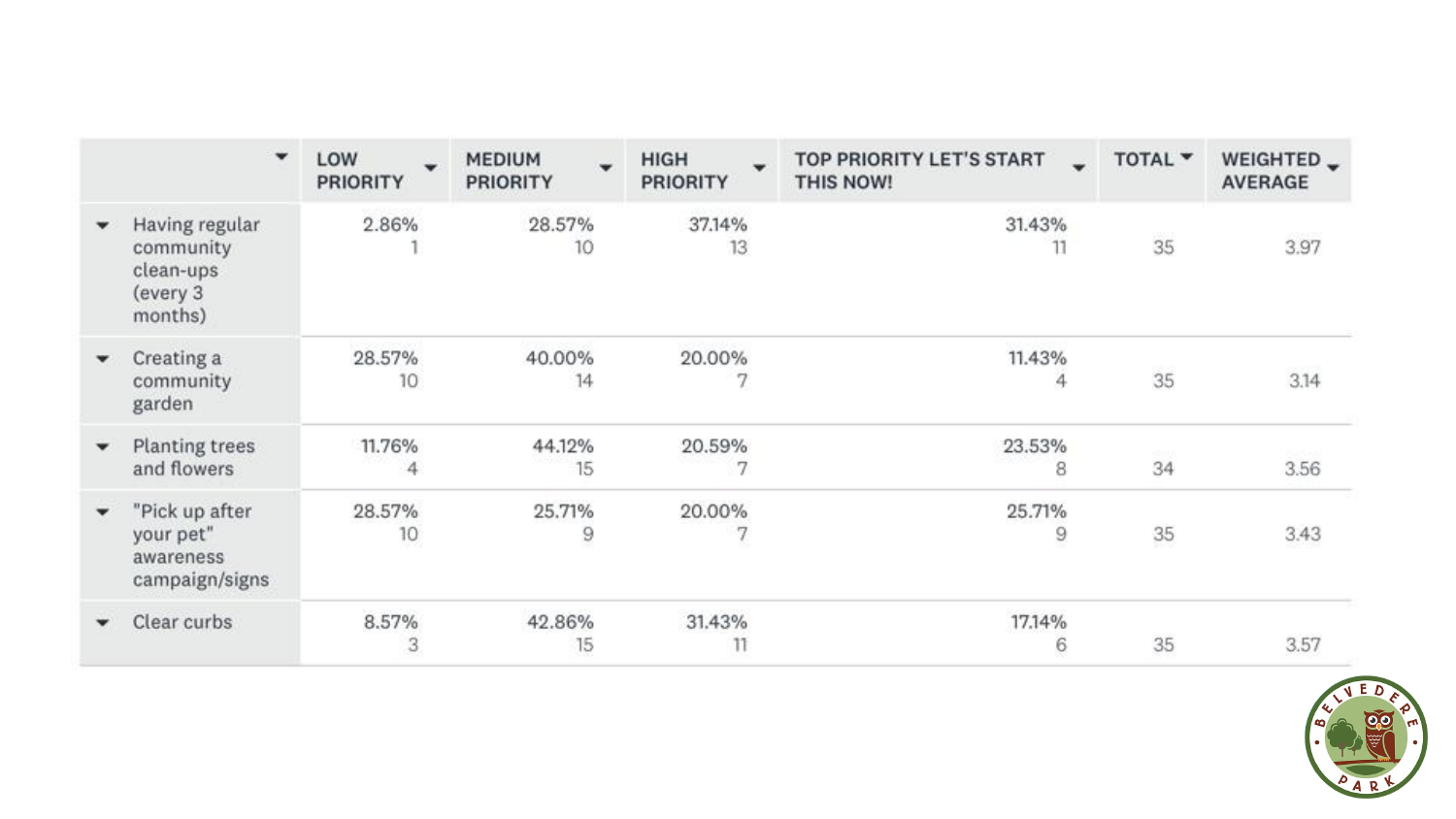

#### Rank these BEAUTIFICATION projects in order of priority:

Answered: 35 Skipped: 0







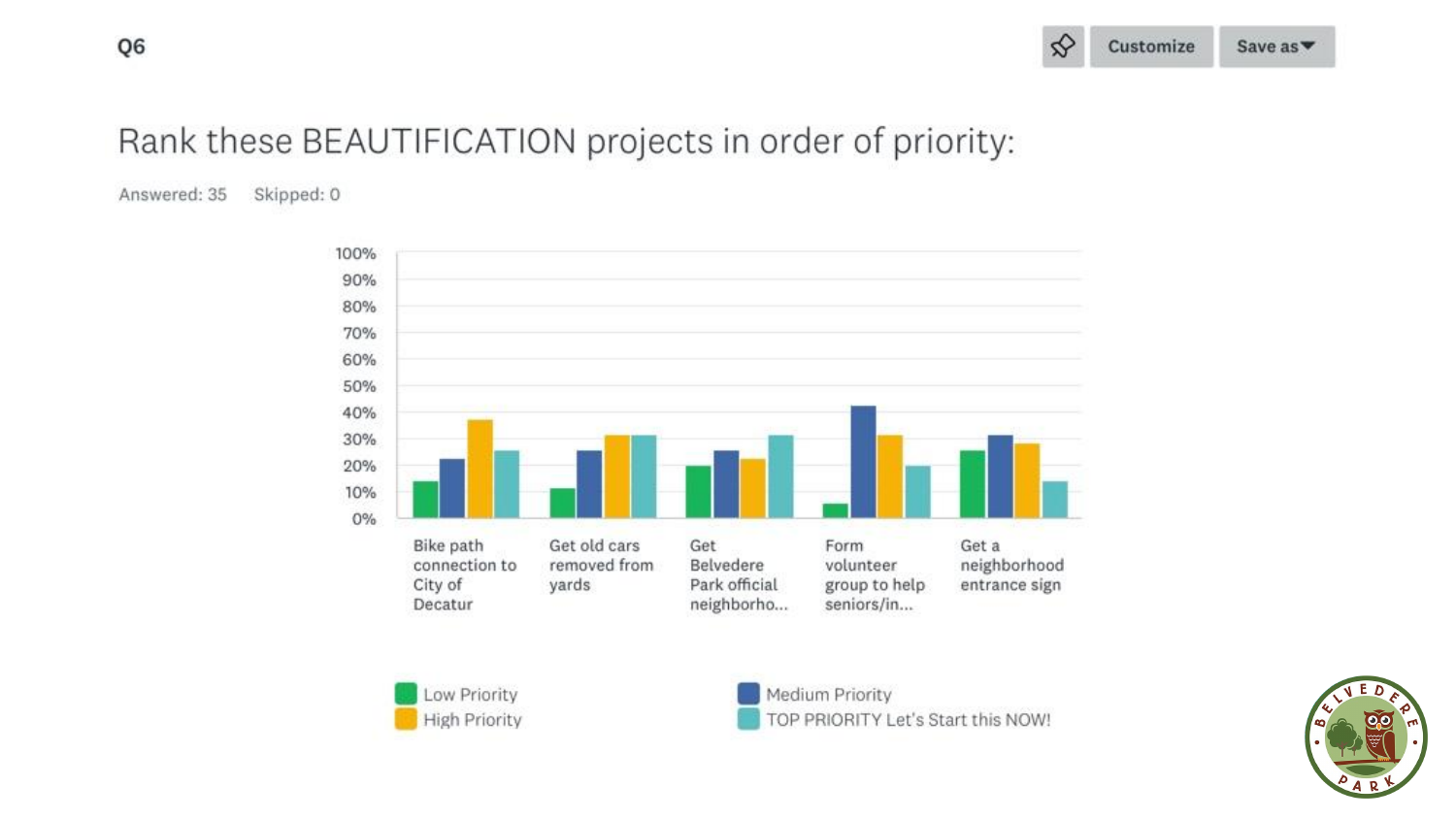|              | $\cdot$                                                                                     | LOW<br>٠<br><b>PRIORITY</b> | <b>MEDIUM</b><br><b>PRIORITY</b> | <b>HIGH</b><br><b>PRIORITY</b> | TOP PRIORITY LET'S START<br><b>THIS NOW!</b> | TOTAL <b>*</b> | WEIGHTED _<br><b>AVERAGE</b> |
|--------------|---------------------------------------------------------------------------------------------|-----------------------------|----------------------------------|--------------------------------|----------------------------------------------|----------------|------------------------------|
| $\checkmark$ | Bike path<br>connection to<br>City of<br>Decatur                                            | 14.29%<br>5                 | 22.86%<br>8                      | 37.14%<br>13                   | 25.71%<br>9                                  | an<br>35       | 3.74                         |
|              | Get old cars<br>removed<br>from yards                                                       | 11.43%<br>4                 | 25.71%<br>9                      | 31.43%<br>11                   | 31.43%<br>11                                 | 35             | 3.83                         |
| ÷            | Get<br>Belvedere<br>Park official<br>neighborhood<br>yard<br>signs/flags                    | 20,00%<br>7                 | 25.71%<br>9                      | 22.86%<br>8                    | 31.43%<br>11                                 | 35             | 3.66                         |
|              | Form<br>volunteer<br>group to help<br>seniors/infirm<br>neighbors<br>with their<br>yardwork | 5.71%<br>$\overline{2}$     | 42.86%<br>15                     | 31.43%<br>11                   | 20.00%<br>7                                  | 35             | 3.66                         |
|              | Get a<br>neighborhood<br>entrance sign                                                      | 25.71%<br>9                 | 31.43%<br>11                     | 28.57%<br>10                   | 14.29%<br>5                                  | 35             | 3.31                         |

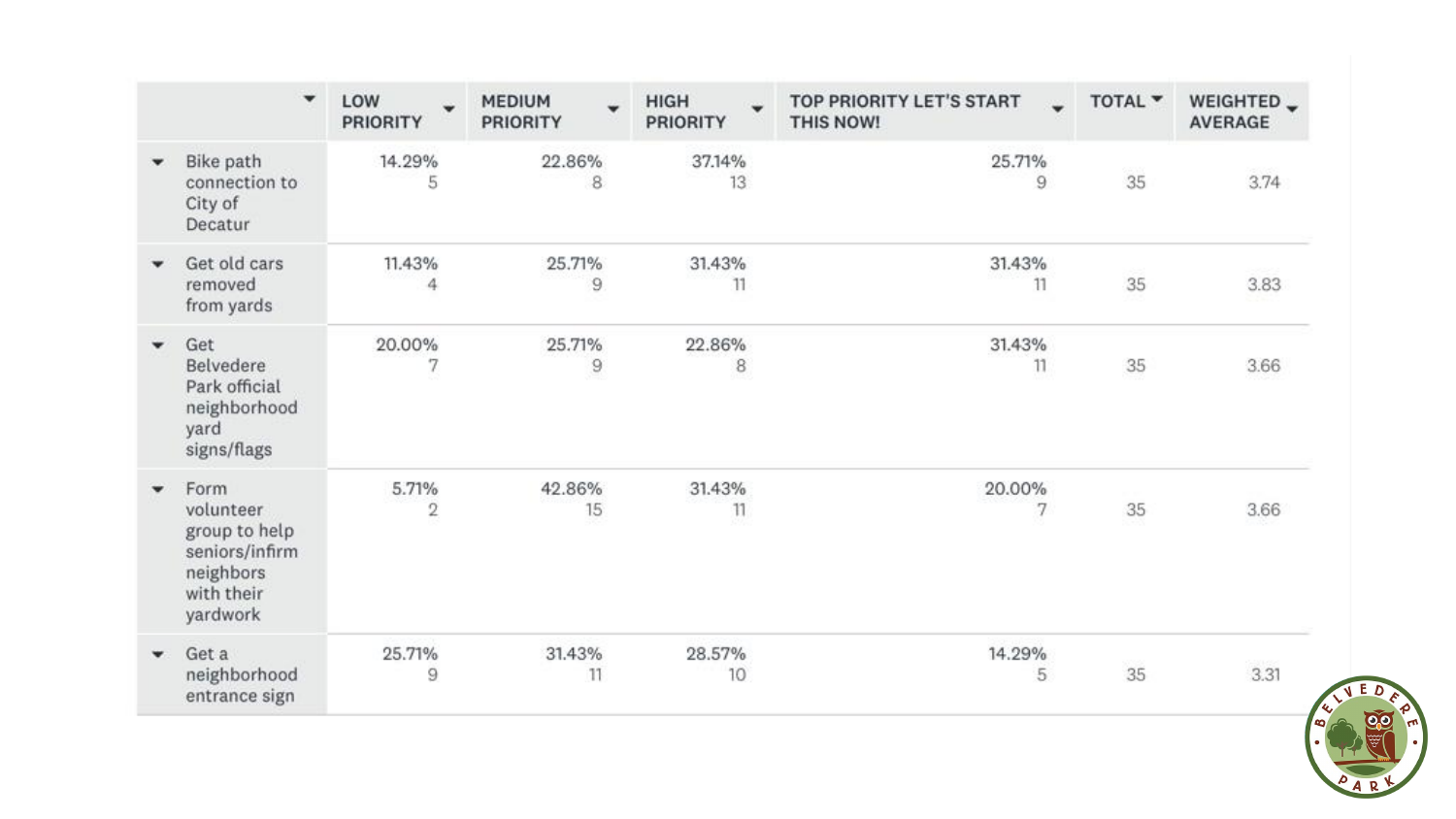

Think about the beautification project you ranked as highest priority. Would you be willing to help coordinate and/or participate with that project?



| <b>ANSWER CHOICES</b>                      | ۰ | <b>RESPONSES</b> | ▼  |
|--------------------------------------------|---|------------------|----|
| Would help coordinate                      |   | 8.57%            | э  |
| Would participate                          |   | 60.00%           | 21 |
| Would help coordinate and participate<br>۰ |   | 31.43%           |    |
| <b>TOTAL</b>                               |   |                  | 35 |

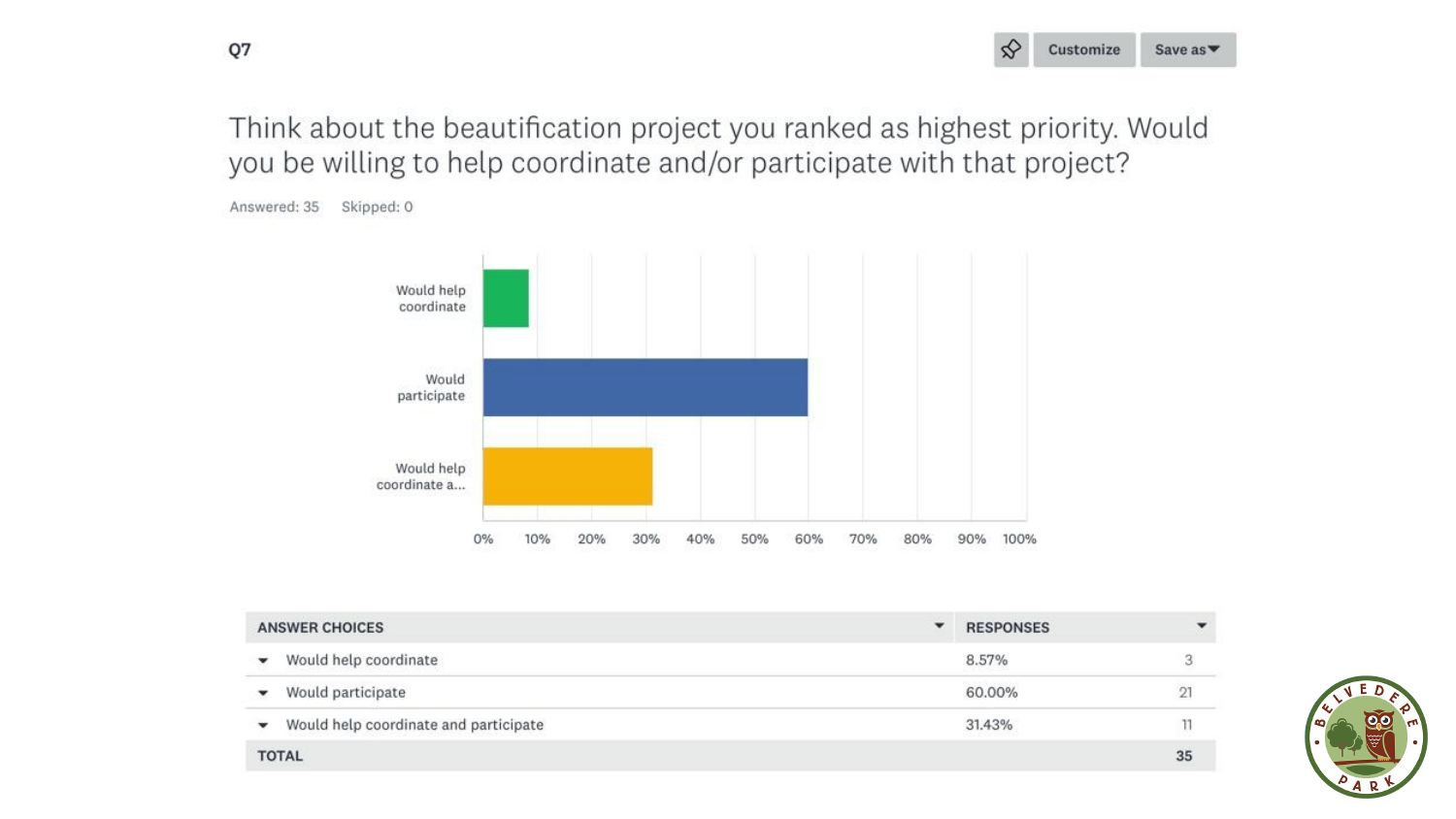### Q8. What other projects or events would you suggest that haven't been named above?

- 1. Signs for private security patrol around neighborhood -- 3/2/2020 8:53 AM
- 2. More lights at the park -- 3/1/2020 7:57 PM
- 3. Playdates with neighbors! -- 3/1/2020 11:05 AM
- 4. Coffe n a cop in the evening -- 2/24/2020 8:51 PM
- 5. How to entice new business to the area -- 2/23/2020 10:37 PM
- 6. I liked the idea of house flags/signs with Belvedere Park on them. Proceeds could go to this group. -- 2/22/2020 8:58 AM
- 7. I have not made the couple of happy hour gathering that have been organized in ND, but would love to see one for BPNA -- 2/21/2020 2:56 PM
- 8. Would like to see more sidewalks in our neighborhood -- 2/21/2020 12:41 PM
- 9. Planters to increase green spaces and plant life, and more murals -- 2/21/2020 10:34 AM
- 10. SAFETY AND MORE SAFETY what does this other stuff do if we can't be safe driving thru our streets -- 2/20/2020 11:07 AM
- 11. I'm an active member of the security patrol and have been to most neighborhood meetings. I would like to see more crime/safety and clean up efforts made before block parties and grill outs become any type of concern. Thanks for all of the hard work! -- 2/20/2020 12:56 AM
- 12. Increased communication about the BPNA meeting / Midway Park Improvements/ Neighborhood beautification monetary prizes / more healthy, clean restaurants -- 2/19/2020 5:59 PM



13. garden club -- 2/19/2020 4:25 PM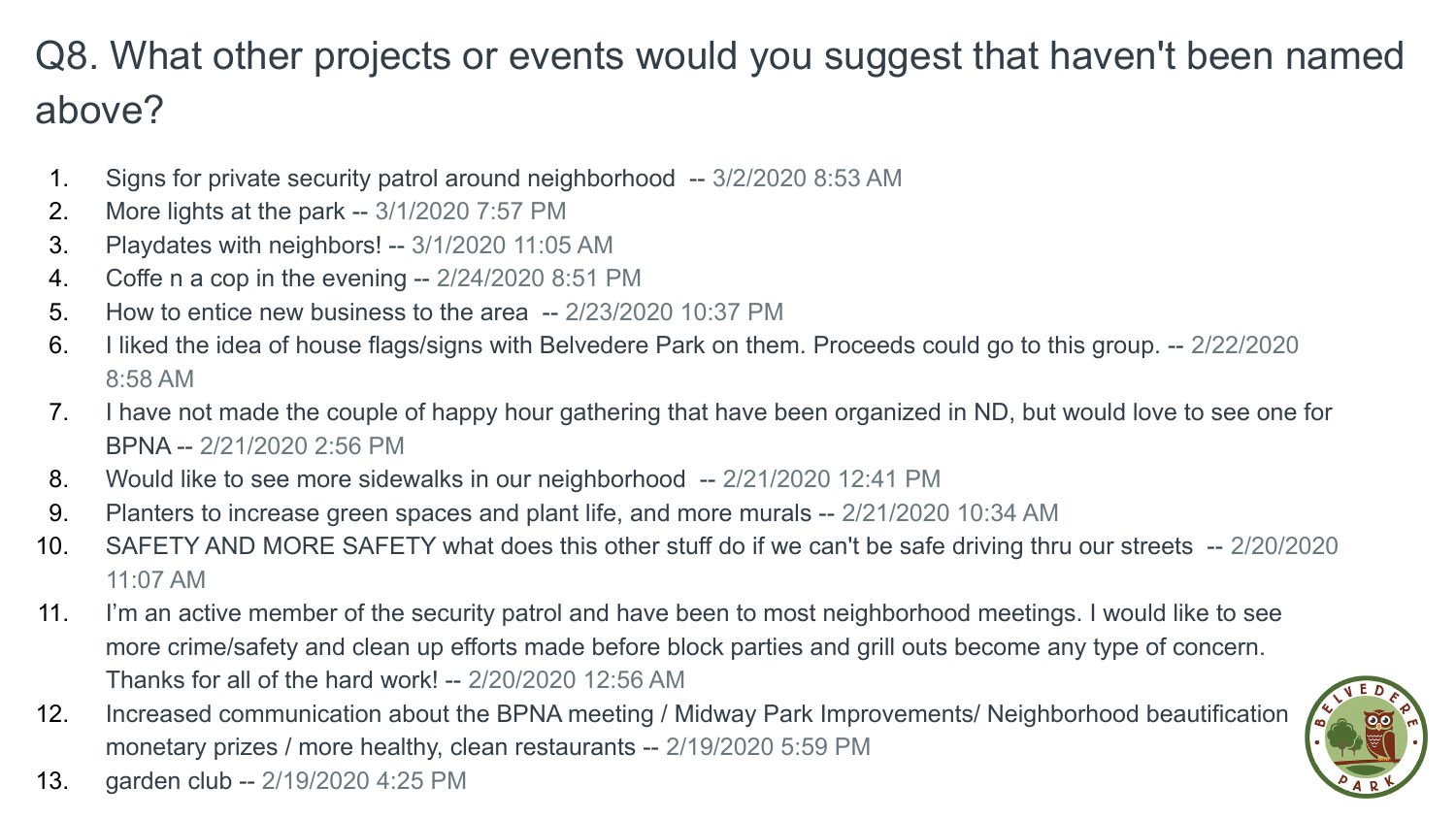

How much time would you be willing and available to give towards neighborhood projects and events in a typical month?



|              | <b>ANSWER CHOICES</b>                                                                                           | RESPONSES <b>W</b> |                |
|--------------|-----------------------------------------------------------------------------------------------------------------|--------------------|----------------|
|              | less than 1 hour                                                                                                | $0.00\%$           | $\circ$        |
|              | 1-2 hours                                                                                                       | 50.00%             | 17             |
|              | 2-4 hours                                                                                                       | 44.12%             | 15             |
| $\checkmark$ | I will commit my life to helping the BPNA and making Belvedere Park the greatest place to live in all the land! | 5.88%              | $\overline{2}$ |



Q<sub>9</sub>